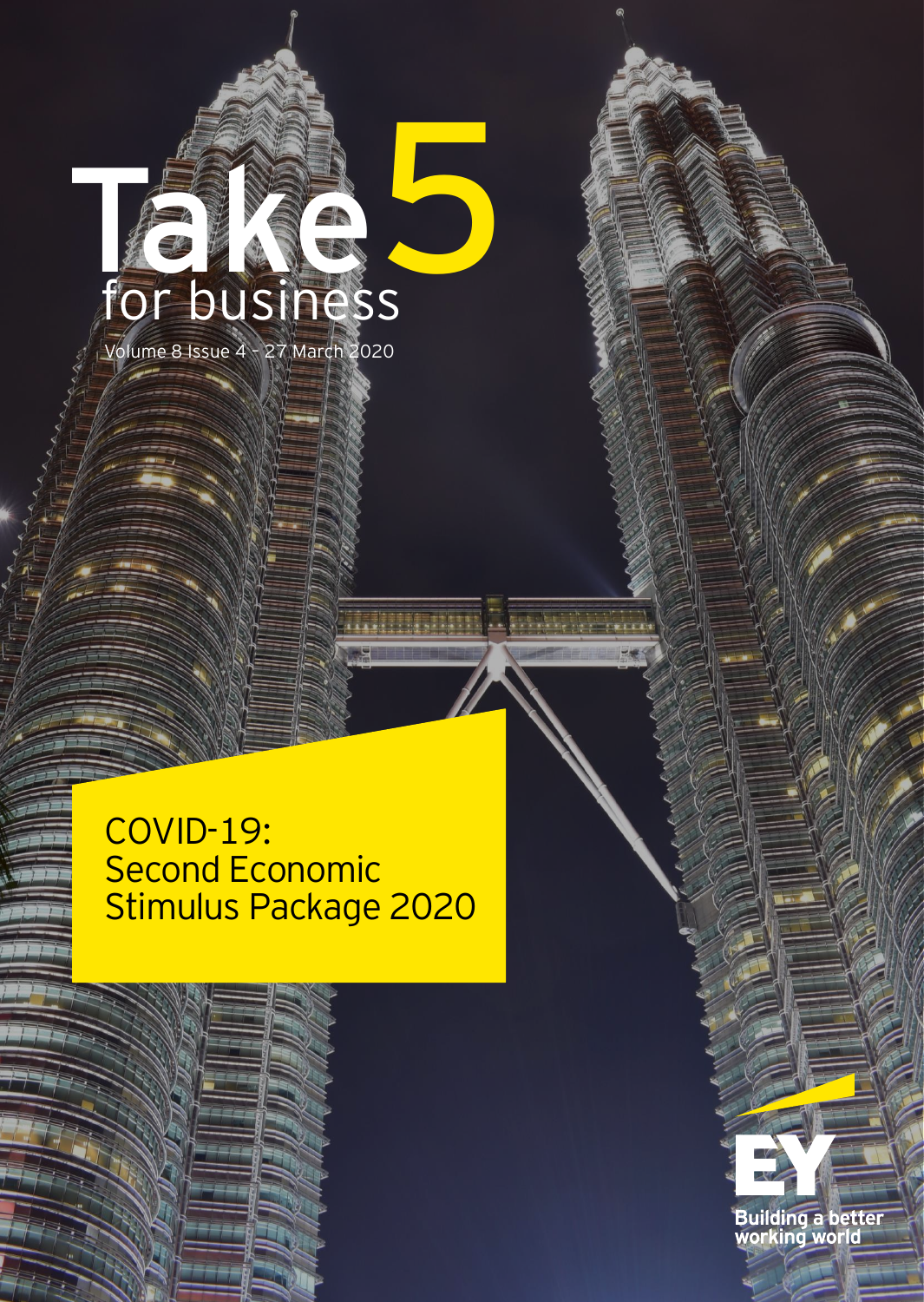# **Perspectives on the second Economic Stimulus Package 2020**

To cushion Malaysians from the economic fallout brought about by COVID-19, the Government announced today that the RM20b stimulus package unveiled one month ago will be increased significantly to RM250b. The objectives of the stimulus package are to:

- ► Protect the welfare and well-being of the *rakyat*
- ► Support businesses

This is the largest sum ever announced for a stimulus package in Malaysia, representing 17% of our GDP. In comparison, the total stimulus package announced by the Singapore Government to date amounts to SGD55b (approx. RM164b), representing 11% of its GDP.

### **"No one will be left behind"**

The measures which have been announced are people-focused and are a result of extensive consultations undertaken by the Government with various stakeholders. The Government has sought to address the immediate needs and concerns of the *rakyat* and to ensure, as the Prime Minister put it, that no one will be left behind. The benefits for the people range from additional allowances for the front-liners heroically treating and protecting the rest of us from the effects of this terrible pandemic, direct one-off financial assistance targeted at the B40 and M40 groups and wage subsidies for individuals. The recognition that the M40 group also requires assistance is very welcomed but is also a solemn reflection of how far-reaching the effects of COVID-19 are.

The Government recognizes that to preserve economic well-being and to mitigate unemployment, it is not just the *rakyat* that need assistance. Businesses, particularly SMEs, must also be given the support they need to weather this storm. Hence, various measures to alleviate cashflow pressures on businesses have been proposed or reiterated. These include tax instalment and EPF contribution deferrals, additional allocations to the Special Relief Facility and micro-credit financing for SMEs. The Government, via Danajamin, will also provide guarantee facilities of up to RM50b for working capital loans.

The RM250b is funded through various means, 10% (i.e. RM25b) of which will be via a direct fiscal injection from the Government. Most of the measures are one-off. Further, the Prime Minister suggested that fiscal consolidation must take place in the medium term in order to achieve fiscal balance for the longer-term sustainability of Malaysia. This may suggest that once the challenges of COVID-19 have been put behind us, tax reform as well as other economic measures may be on the cards.

The aim now will be to ensure that the funds are disbursed and the relevant measures implemented without delay, as the man-on-the-street and businesses need support immediately. The Prime Minister has directed the Ministry of Finance to act quickly, so it looks like there is some light at the end of the tunnel.

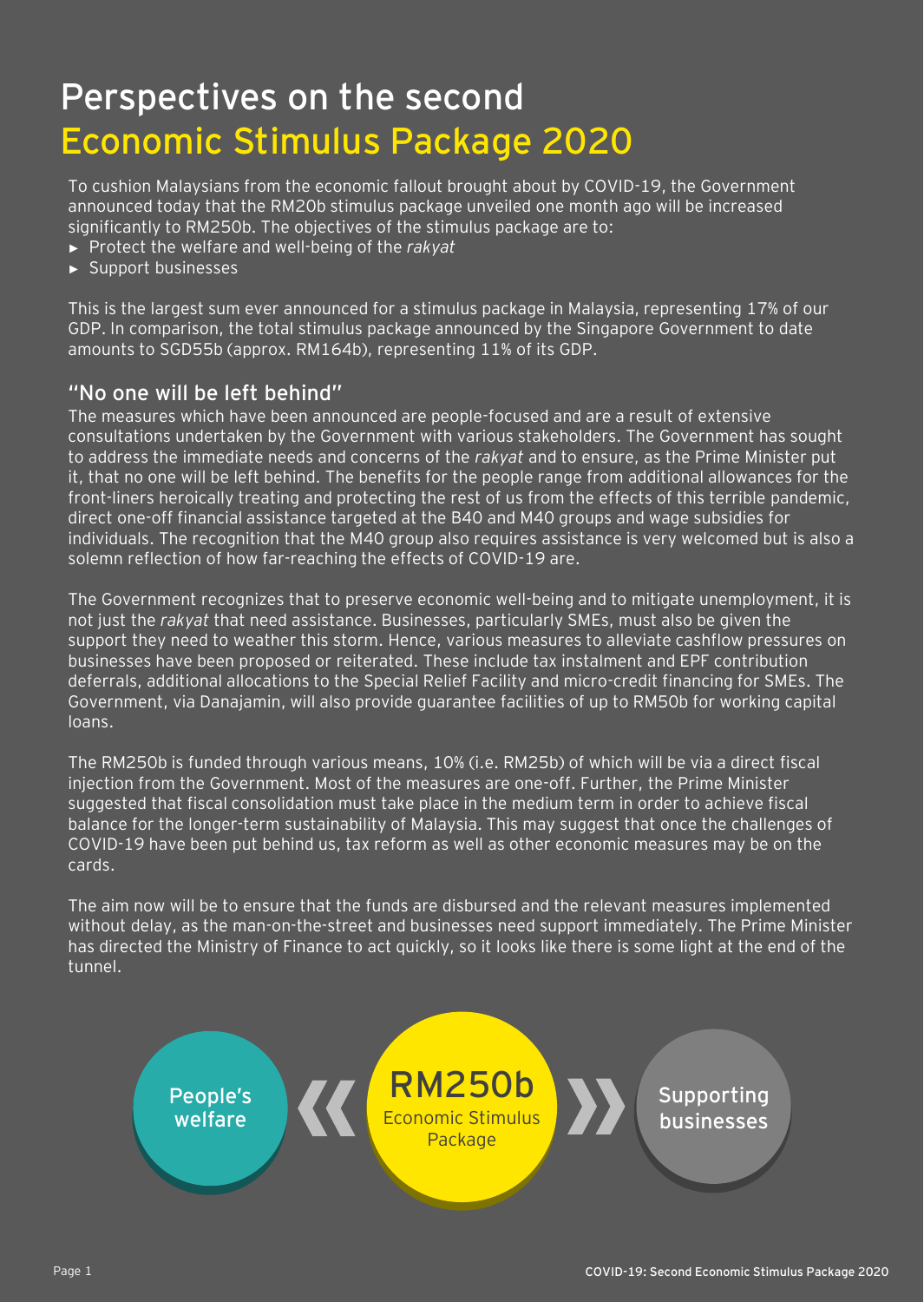## **People measures**



| Health/insurance<br>support                    | An RM8m fund to be established by insurance and takaful<br>companies. This is to cover the costs of COVID-19 screening tests<br>of policyholders and medical takaful certificate holders who are<br>instructed by the Ministry of Health to undergo testing at private<br>hospitals or laboratories.<br>Insurance and takaful companies to offer deferment of insurance<br>▶<br>premium contributions for 3 months to contributors affected by<br>COVID-19                                                                                                                                                                                                                                                                                                                                                                                                                                                                                                        |
|------------------------------------------------|-------------------------------------------------------------------------------------------------------------------------------------------------------------------------------------------------------------------------------------------------------------------------------------------------------------------------------------------------------------------------------------------------------------------------------------------------------------------------------------------------------------------------------------------------------------------------------------------------------------------------------------------------------------------------------------------------------------------------------------------------------------------------------------------------------------------------------------------------------------------------------------------------------------------------------------------------------------------|
| Utilities support                              | $\triangleright$ Free internet from 1 April 2020 until the end of the Movement<br>Control Order (MCO) period                                                                                                                                                                                                                                                                                                                                                                                                                                                                                                                                                                                                                                                                                                                                                                                                                                                      |
| <b>Special allowances</b><br>and disbursements | The following special allowances will apply from 1 April 2020 until<br>$\blacktriangleright$<br>the COVID-19 pandemic ends:<br>RM600 per month (previously RM400 per month) for doctors,<br>$\blacktriangleright$<br>nurses and other medical personnel directly involved in the<br>management and containment of the virus<br>RM200 per month for the army, police, customs, immigration,<br>$\blacktriangleright$<br>members of the civil defense and RELA personnel who are<br>directly involved in implementing the MCO<br>RM25m allocated for food and shelter for senior citizens, children<br>▶<br>in shelter homes, disabled persons, Orang Asal and the homeless.<br>The Government will work with NGOs and social entrepreneurs to<br>deliver this initiative.<br>► One-off cash disbursement of RM500 per person to civil servants<br>of Grade 56 and below. This includes civil servants serving under<br>contract as well as retired civil servants. |
| <b>Employees of</b><br>service contractors     | The Government will bear the salaries of employees of contractors<br>▶<br>involved in the service sector such as cleaning services and supply<br>of cooked food in government agencies and schools, even though<br>these employees are not able to work during the MCO period.                                                                                                                                                                                                                                                                                                                                                                                                                                                                                                                                                                                                                                                                                    |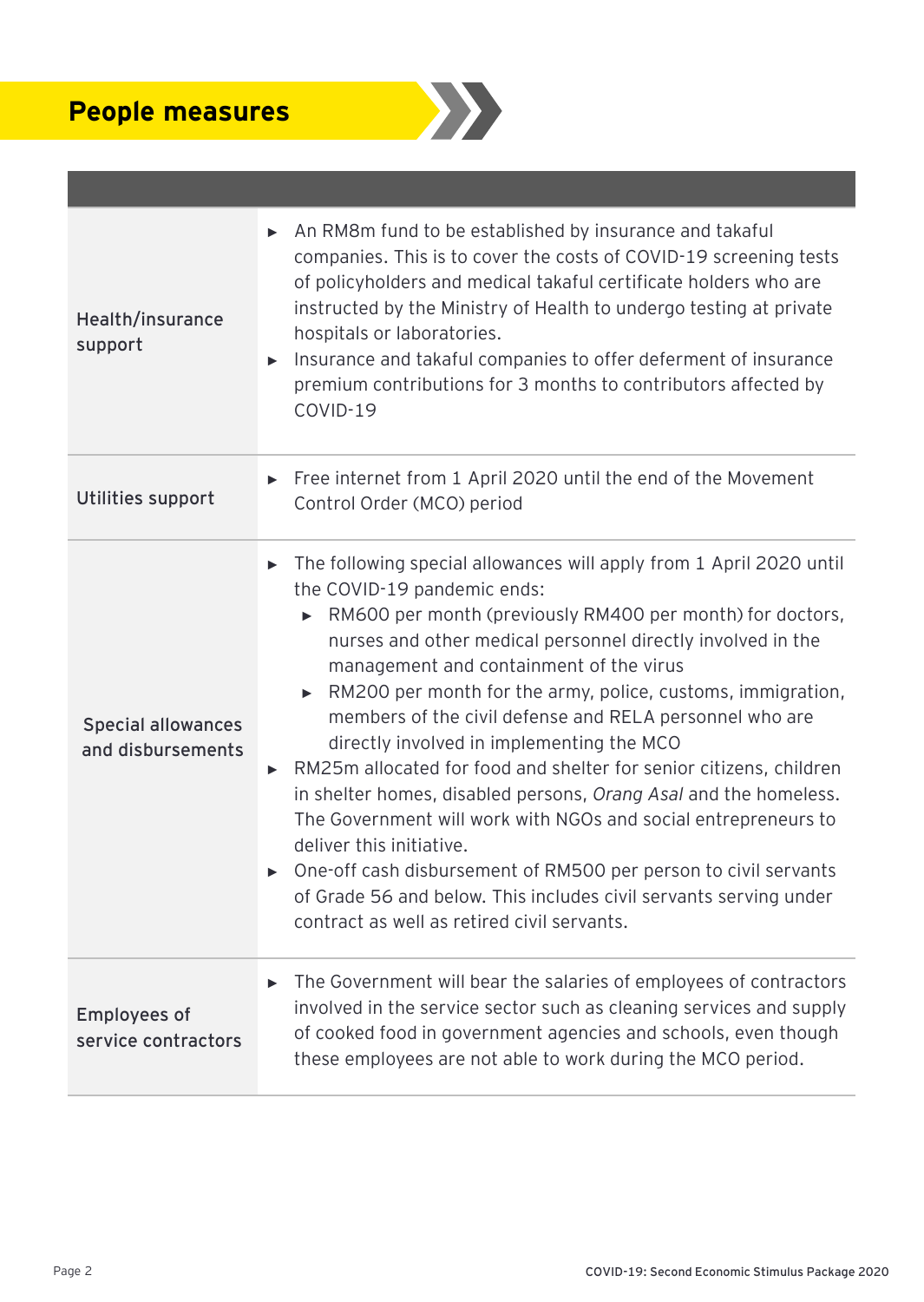

### B40 category

- ► One-off cash disbursements of:
	- ► RM1,600 per household for households earning RM4,000 and below a month
	- ► RM800 per person for singles aged 21 and above earning RM2,000 and below a month
	- ► RM500 per person for singles aged 21 and above earning RM2,001–RM4,000 a month
- ► Remaining cash disbursements of RM3.2b under the *Bantuan Sara Hidup* programme will be paid out in July 2020.
- ► Rental exemption under *Program Perumahan Rakyat* (PPR) and public housing to be extended to six months, from one month previously. This exemption will also apply to property rented out by *Dewan Bandaraya* Kuala Lumpur. The Prime Minister also urged State Governments to provide a similar rental exemption.
- ► Financing repayments due between April and September 2020 in respect of Rent-To-Own (RTO) units will be deferred.

#### **Income support**

- ► In addition to hospitalized patients, patients under investigation (PUI) for COVID-19 are also eligible to claim RM50 per day for a maximum of 14 days, under the *my*Salam scheme.
- ► Islamic financial institutions and State Islamic Religious Councils will provide seed capital to micro-entrepreneurs suffering loss of income.

### M40 category

► One-off cash disbursements of RM1,000 per household, for households earning between RM4,001–RM8,000 a month

#### **Others**

- ► One-off cash disbursements of RM200 per person for students pursuing higher education
- ► One-off cash disbursements of RM500 per person for e-hailing drivers
- ► Deferment of loan repayments to the Skills Development Fund Corporation (PTPK) for the period 1 April 2020 to 30 September 2020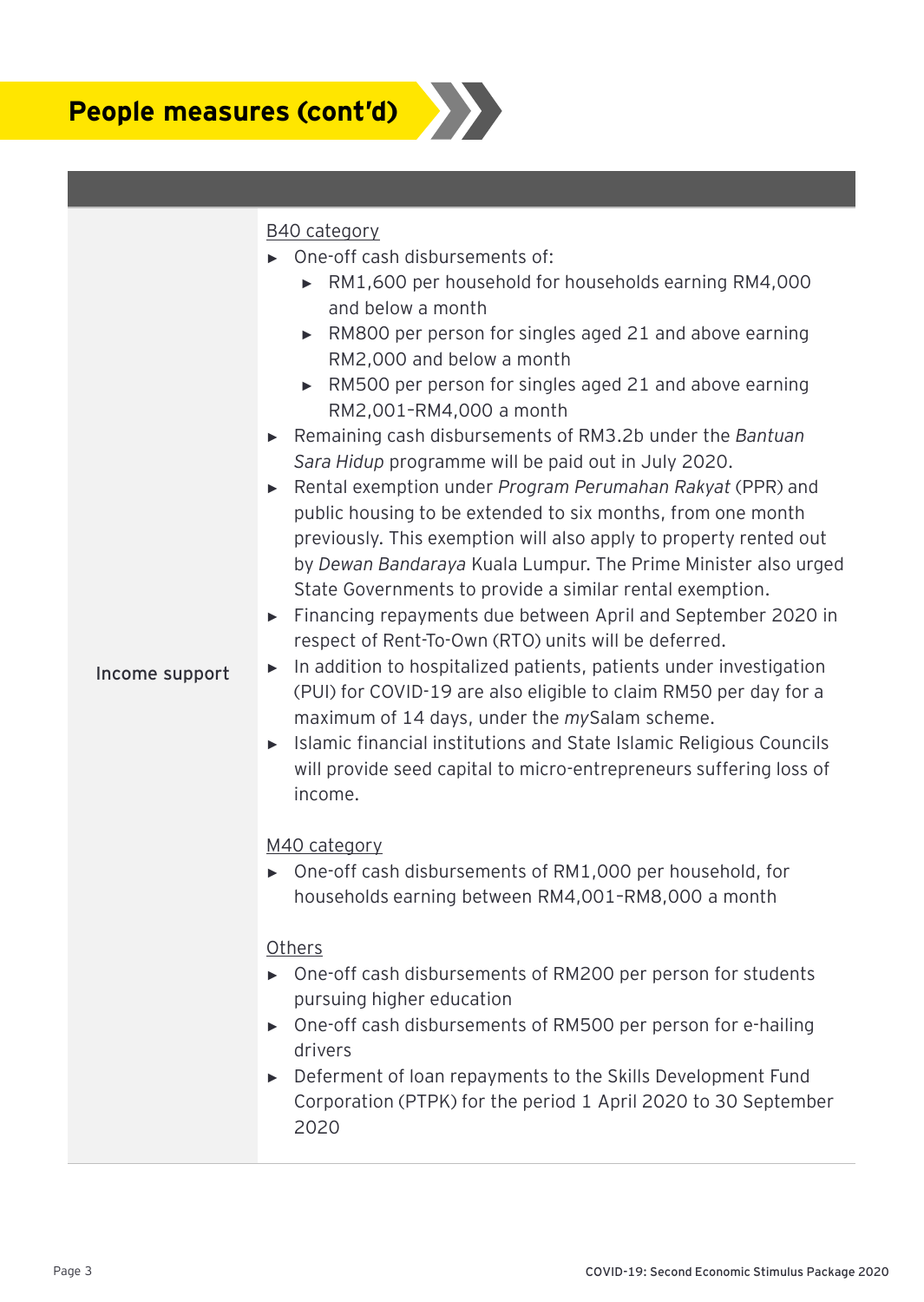### **Business measures**

| <b>Businesses</b>                                  | The Employees Provident Fund (EPF) will introduce the Employer Advisory<br>ь<br>Services program on 15 April 2020. Through this program, EPF will assist<br>employers to evaluate payment deferment options, as well as restructure and<br>reschedule employers' EPF contributions.<br>6 months exemption on levy payments to the Human Resource Development Fund<br>$\blacktriangleright$<br>(HRDF), commencing April 2020<br>The Government, via Danajamin, will provide guarantee facilities of up to RM50b<br>$\blacktriangleright$<br>for working capital loans. The guarantee will be limited to 80% of the loan amount.<br>Under a Wage Subsidy Program, the Government will subsidize wages of RM600<br>$\blacktriangleright$<br>per month per employee for 3 months. Businesses that have faced a reduction in<br>income of more than 50% since January 2020 will be eligible and the subsidy will<br>apply in respect of employees with a monthly salary of less than RM4,000. The<br>employees should be retained for at least 3 months from the beginning of the<br>Program and should not be directed to take no-pay leave or suffer pay-cuts within<br>this 3-month period.<br>Tiered discounts of between 15% to 50% will be provided on electricity bills for<br>$\blacktriangleright$<br>monthly consumption of up to 600 kilowatts.<br>6 months rental exemption will be provided to tenants of premises owned by the<br>$\blacktriangleright$<br>Federal Government. The Prime Minister also urged State Governments, local<br>authorities and Government-Linked Companies (GLCs) to provide a similar rental<br>exemption. |
|----------------------------------------------------|------------------------------------------------------------------------------------------------------------------------------------------------------------------------------------------------------------------------------------------------------------------------------------------------------------------------------------------------------------------------------------------------------------------------------------------------------------------------------------------------------------------------------------------------------------------------------------------------------------------------------------------------------------------------------------------------------------------------------------------------------------------------------------------------------------------------------------------------------------------------------------------------------------------------------------------------------------------------------------------------------------------------------------------------------------------------------------------------------------------------------------------------------------------------------------------------------------------------------------------------------------------------------------------------------------------------------------------------------------------------------------------------------------------------------------------------------------------------------------------------------------------------------------------------------------------------------------------------------------------------------------------------|
| Small and<br>medium-sized<br>enterprises<br>(SMEs) | The Special Relief Facility fund will be increased from RM2b to RM5b. Further, the<br>$\blacktriangleright$<br>interest rate on borrowings from the Facility will be reduced from 3.75% to 3.5%.<br>RM1b increase to RM6.8b in the All Economic Sectors (AES) facility to improve<br>$\blacktriangleright$<br>SMEs' access to financing<br>The funds available under the Micro Credit Scheme will be increased by RM500m,<br>to RM700m. The Scheme will be managed by Bank Simpanan Nasional (BSN) and<br>loans will be provided at the interest rate of 2%, without collateral.<br>Under the Credit Guarantee Corporation's BizMula-i and BizWanita-i schemes,<br>$\blacktriangleright$<br>SMEs which have been in operation for less than 4 years are eligible for financing<br>of up to RM300,000.<br>Syarikat Jaminan Pembiayaan Perniagaan (SJPP) will:<br>ь<br>Provide RM5b guarantee facilities; and<br>$\blacktriangleright$<br>Increase guarantee rate from 70% to 80% for SMEs experiencing difficulties<br>$\blacktriangleright$<br>obtaining financing facilities<br>Commencing 1 April 2020, Bank Negara Malaysia (BNM)'s 6 months moratorium<br>▶<br>will cover borrowings from TEKUN, MARA, co-operatives and government<br>agencies providing financing to SMEs.                                                                                                                                                                                                                                                                                                                                                               |

 $\sum$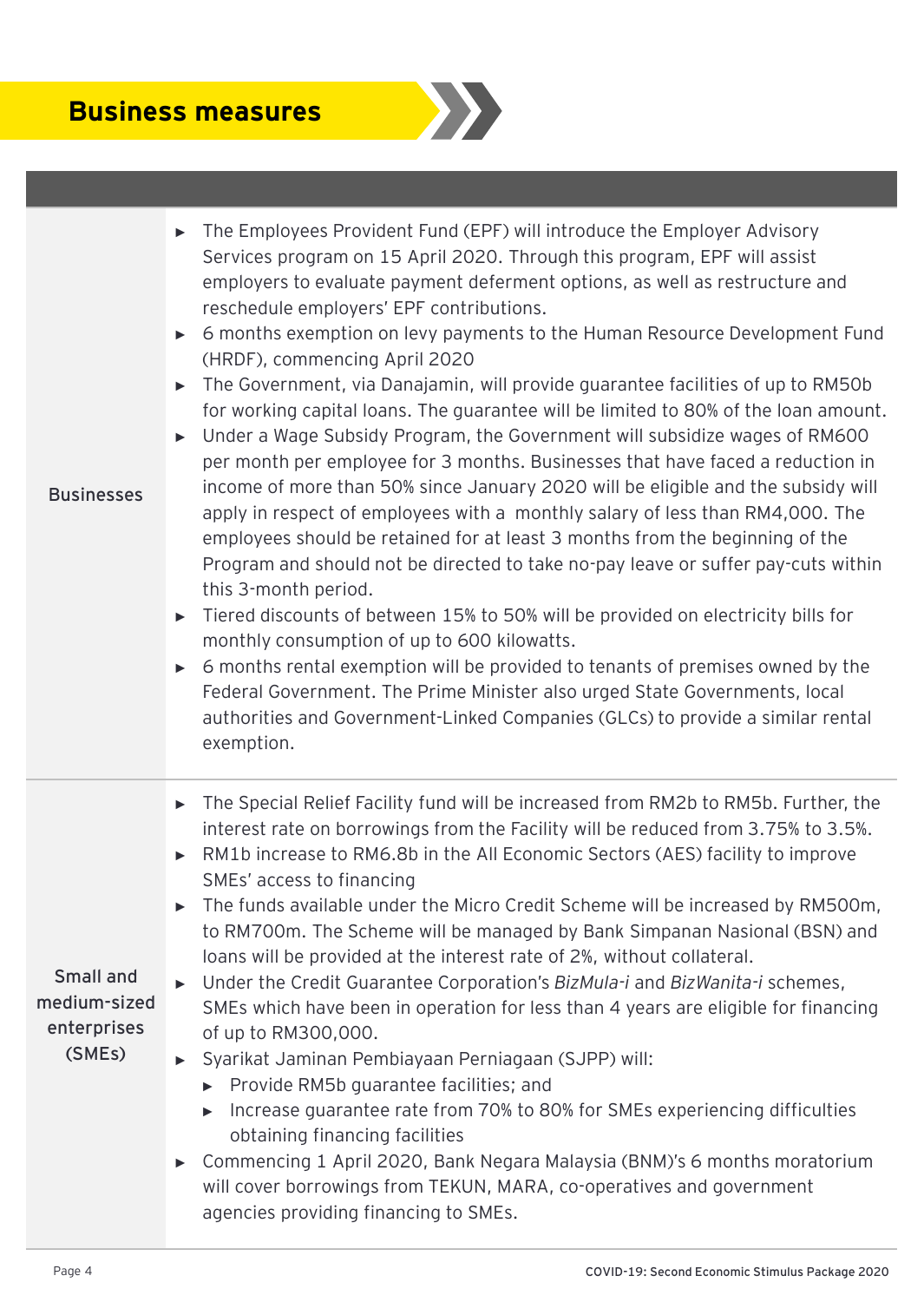### **Tax measures**



| Deferment of<br>instalment<br>payments for SMEs                                                      | It is proposed that SMEs be allowed to defer their monthly income<br>tax instalment payments due between 1 April 2020 and 30 June<br>2020.<br>► As a reminder, the first Economic Stimulus Package provided that<br>businesses in the tourism sector <sup>1</sup> are allowed to defer their<br>monthly income tax instalment payments which are due between<br>1 April 2020 and 30 September 2020. Hence, an SME operating<br>in this sector should enjoy the longer concession.                                                                                                                                                                                                                                                                                    |
|------------------------------------------------------------------------------------------------------|----------------------------------------------------------------------------------------------------------------------------------------------------------------------------------------------------------------------------------------------------------------------------------------------------------------------------------------------------------------------------------------------------------------------------------------------------------------------------------------------------------------------------------------------------------------------------------------------------------------------------------------------------------------------------------------------------------------------------------------------------------------------|
| <b>Taxation of banking</b><br>institutions'<br>interest income                                       | BNM has announced the following:<br>$\blacktriangleright$<br>Banking institutions will grant an automatic six-month<br>moratorium (deferment) on loan repayments for individuals<br>and SMEs effective 1 April 2020. This only applies to<br>performing loans denominated in Ringgit.<br>$\triangleright$ Upon application, credit card balances with banking<br>institutions can be converted into a 3-year term loan with a<br>reduced interest rate.<br>Banking institutions will also consider requests from<br>corporations which are not SMEs to defer or restructure their<br>loan repayments.<br>It is proposed that the interest income or profits accrued by the<br>▶<br>banking institutions during the moratorium period be taxed only<br>when received. |
| <b>Withdrawal of funds</b><br>from Private<br><b>Retirement Scheme</b><br>(PRS) without<br>penalties | It is proposed that withdrawals of funds from Sub-Account B of a<br>ь<br>PRS be permitted up to a maximum amount of RM1,500, without<br>the imposition of the 8% tax penalty.<br>The withdrawals can be made between April 2020 and December<br>▶<br>2020.                                                                                                                                                                                                                                                                                                                                                                                                                                                                                                           |

<sup>1</sup>In a media release dated 9 March 2020, the Inland Revenue Board (IRB) clarified that for this purpose, "tourism sector" refers to companies operating tour agencies, hotels and airlines.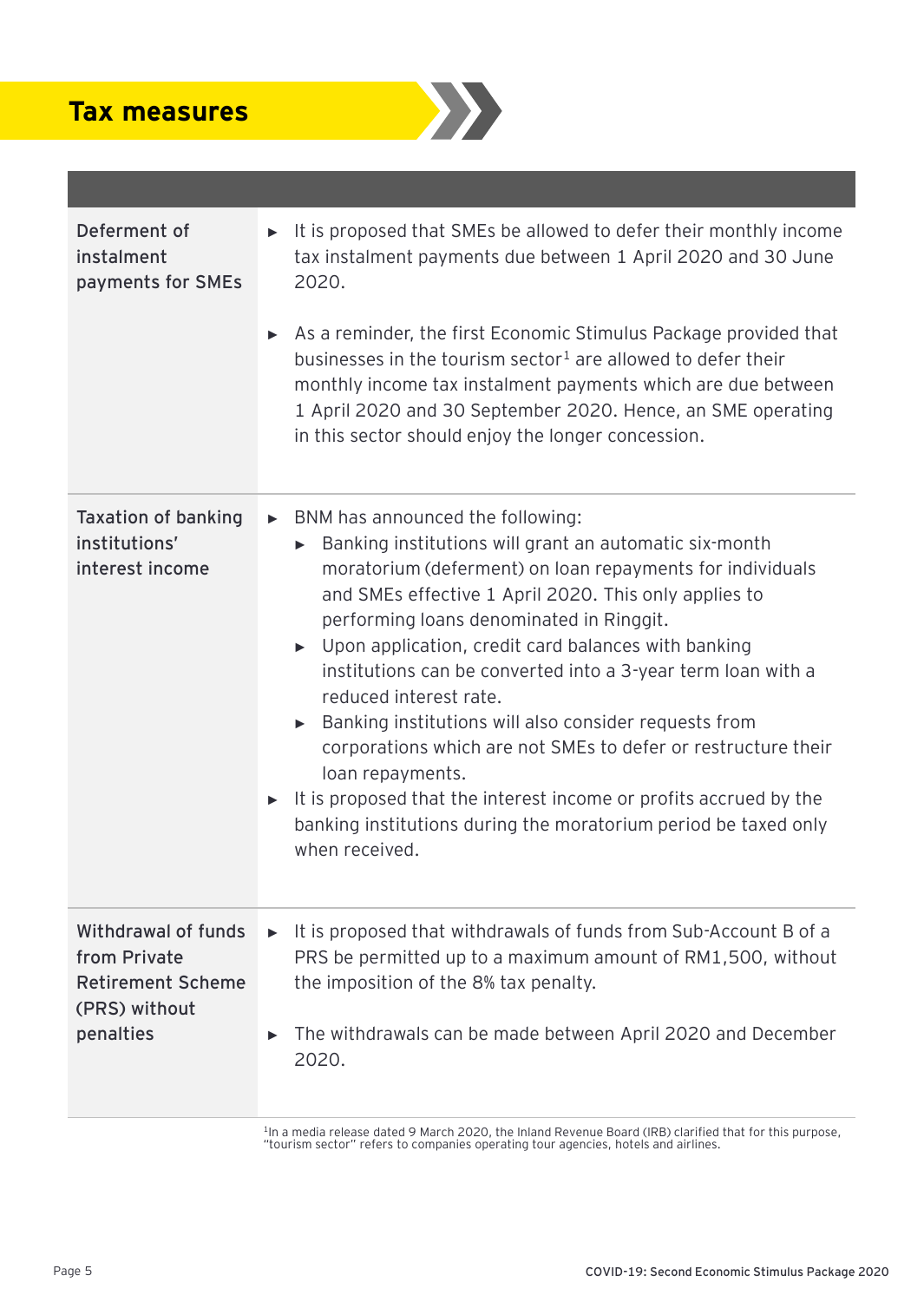### **Other measures**



| Ministry of Health<br>(MOH)     | $\triangleright$ Additional RM1b allocated for the purchase of equipment and<br>services to combat COVID-19. This includes obtaining the services<br>of specialists from the private sector.                                                                                                                                                                           |
|---------------------------------|------------------------------------------------------------------------------------------------------------------------------------------------------------------------------------------------------------------------------------------------------------------------------------------------------------------------------------------------------------------------|
| Food security                   | RM1b allocated to Dana Jaminan Makanan<br>$\blacktriangleright$<br>RM100m allocated to set up food storage and distribution centers<br>$\blacktriangleright$<br>RM64.4m allocated to farmers and fishermen associations that<br>$\blacktriangleright$<br>are able to accelerate agri-food projects and are able to produce<br>food within the next three to six months |
| <b>Public</b><br>infrastructure | $\triangleright$ RM2b allocated to improve roads, upgrade schools in Sabah and<br>Sarawak, maintain houses of worship and police stations, and<br>upgrade tourism facilities. This will benefit contractors within the<br>G1 to G4 classes.                                                                                                                            |

### Further references:



*https://assets.ey.com/content /dam/ey-sites/ey[com/en\\_my/topics/tax/take-5](https://assets.ey.com/content/dam/ey-sites/ey-com/en_my/topics/tax/take-5-business-alerts/ey-take5-economic-stimulus-package-2020.pdf) business-alerts/ey-take5 economic-stimulus-package-2020.pdf*

### **EY Daily Tracker**  How nations are responding to COVID-19 with economic stimulus

Access the latest EY tracker on global economic and state aid measures:

*[https://www.ey.com/en\\_gl/tax/how-covid-19-is-causing-governments](https://www.ey.com/en_gl/tax/how-covid-19-is-causing-governments-to-adopt-economic-stimulus--)to-adopt-economic-stimulus-*